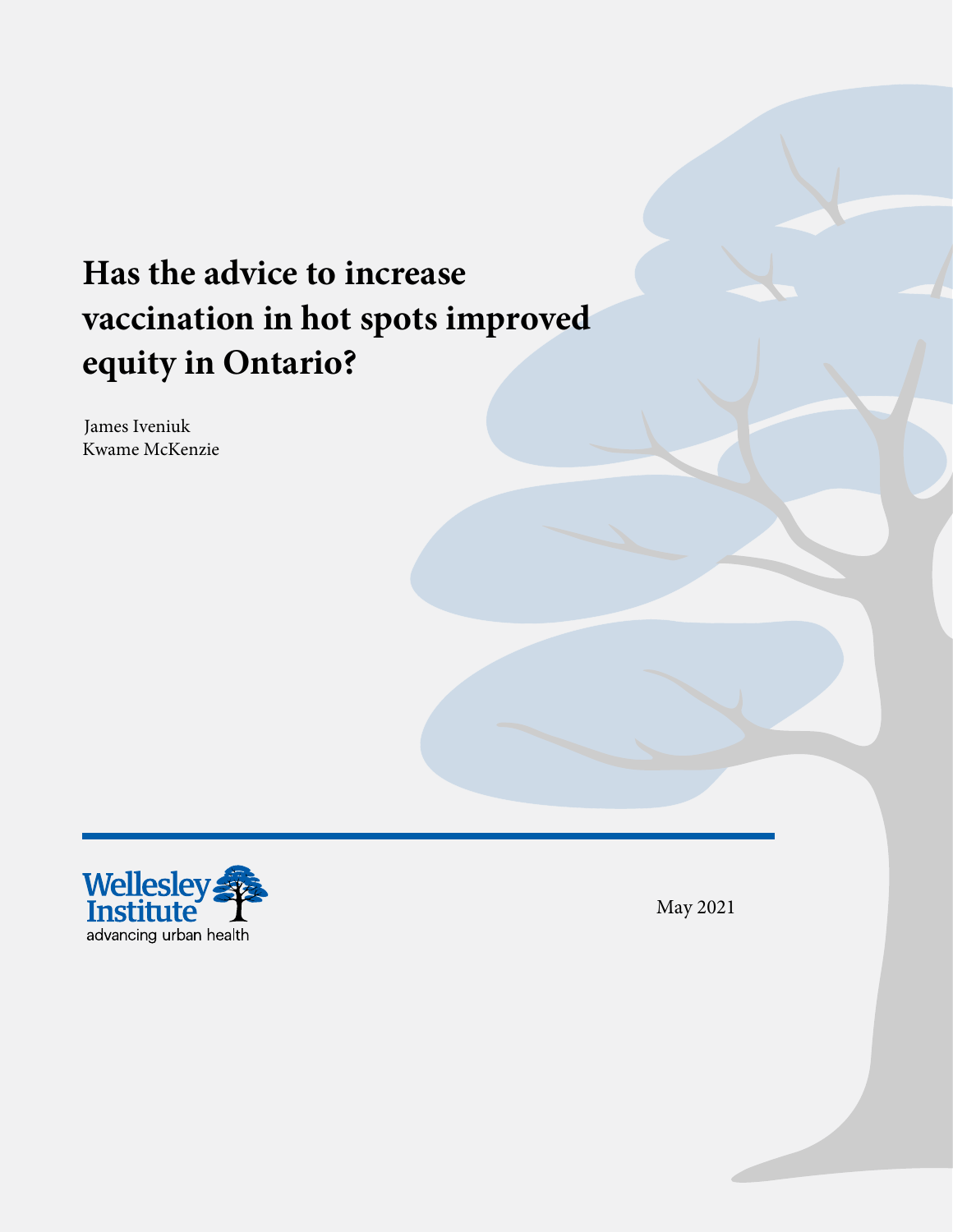## Has the advice to increase vaccination in hot spots improved equity in **Ontario?**

## **Table of Contents**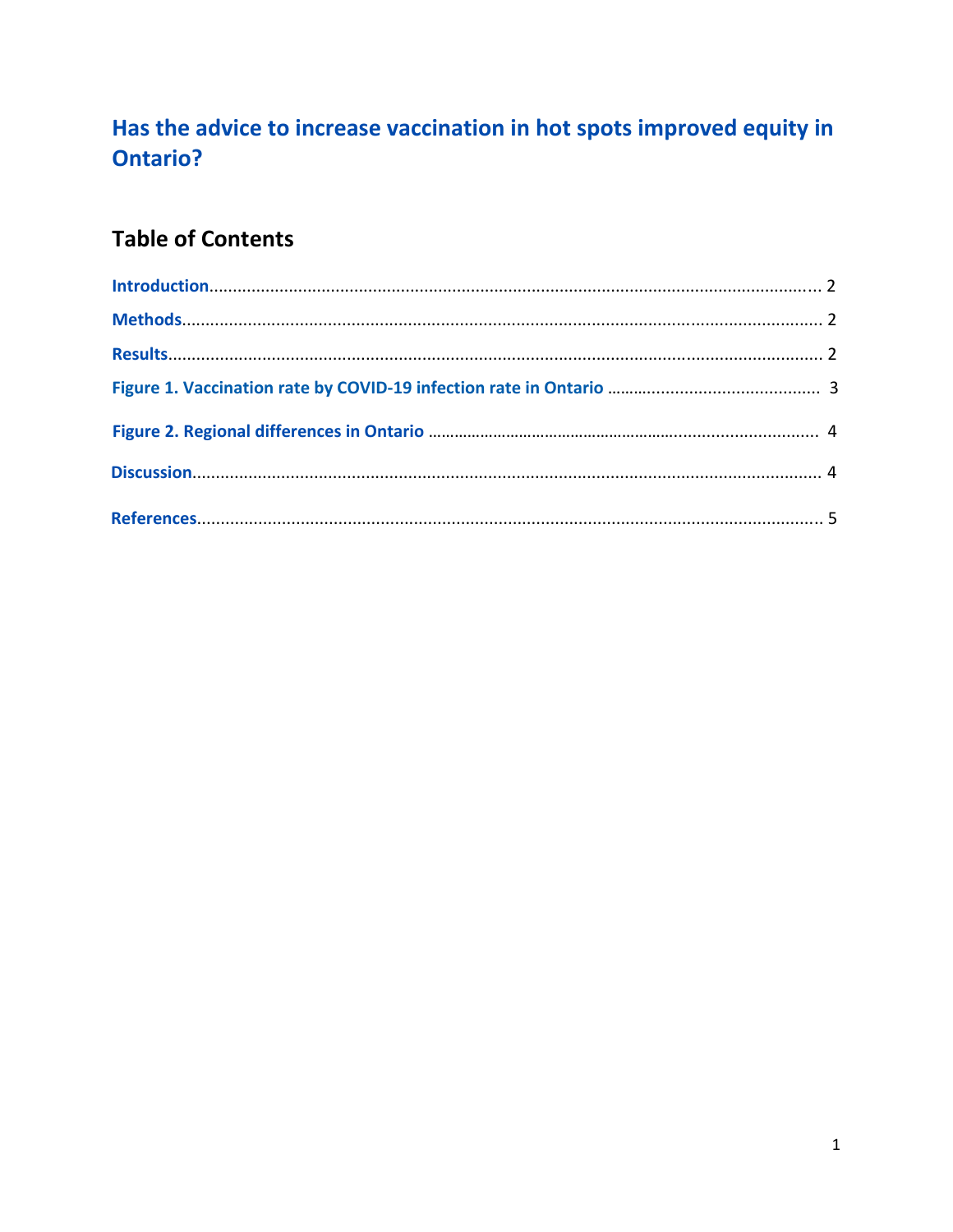#### **Introduction**

Wellesley Institute reported that areas in Ontario with higher rates of COVID-19 tend to have lower rates of vaccination, and that this pattern is greatest in the City of Toronto. $1$ 

Since the publication of that analysis, the Province of Ontario has asked public health units to increase vaccination efforts in COVID-19 "hot spots"; the 114 forward sortation areas (FSAs) with the highest rates of infection.<sup>2</sup> The change, which took place on April 7, aimed to get vaccines to the places they are most needed.

This report analyzes the impact of this change in vaccination strategy on vaccine equity.

#### **Methods**

Data on cumulative rates of vaccination and infection for FSAs were accessed from Institute for Clinical Evaluative Sciences (ICES) for three time points: March 27, April 4, and April 18, 2021.<sup>3</sup> These data were linked to 2016 census characteristics for FSAs.<sup>a</sup> Analyses were conducted for Ontario as a whole and then separately for the Toronto M postal codes, and the L postal codes which are for areas around Toronto and for all the rest of Ontario.

#### **Findings**

The correlation between higher COVID-19 infection rates and lower vaccination rates in an area has remained despite the change in vaccination strategy for Ontario as a whole. (see Figure 1). However, it has declined over time (Mar 27*=* -0.24*;* Apr 4 *=* -0.22 ; Apr 18 *=* -0.16, all p<.001).

For Toronto, the correlation between higher COVID-19 infection rates and lower vaccination rates in an area has persisted but it has weakened over time (Mar 27 *=* -0.61 ; Apr 4 *=* -0.58 ; Apr 18 *=* -0.37, all p<.001). Whereas for both the L postal codes and the rest of Ontario, higher COVID-19 infection rates are now correlated with higher vaccination rates.

a Bivariate correlations between vaccination rates and COVID-19 infection rates were estimated using Pearson correlations (written as '*r'* in-text). Simple linear regression was used to visualize the association between vaccination and COVID-19 infection rates. Change in FSA vaccination rate over time was modeled using generalized estimating equations with an auto-regressive error structure – essentially a method that accounts for the inertia of local vaccination rates. These models included an interaction between hot spot status and time, controlling for local age composition, race, COVID-19 rates, and poverty rates.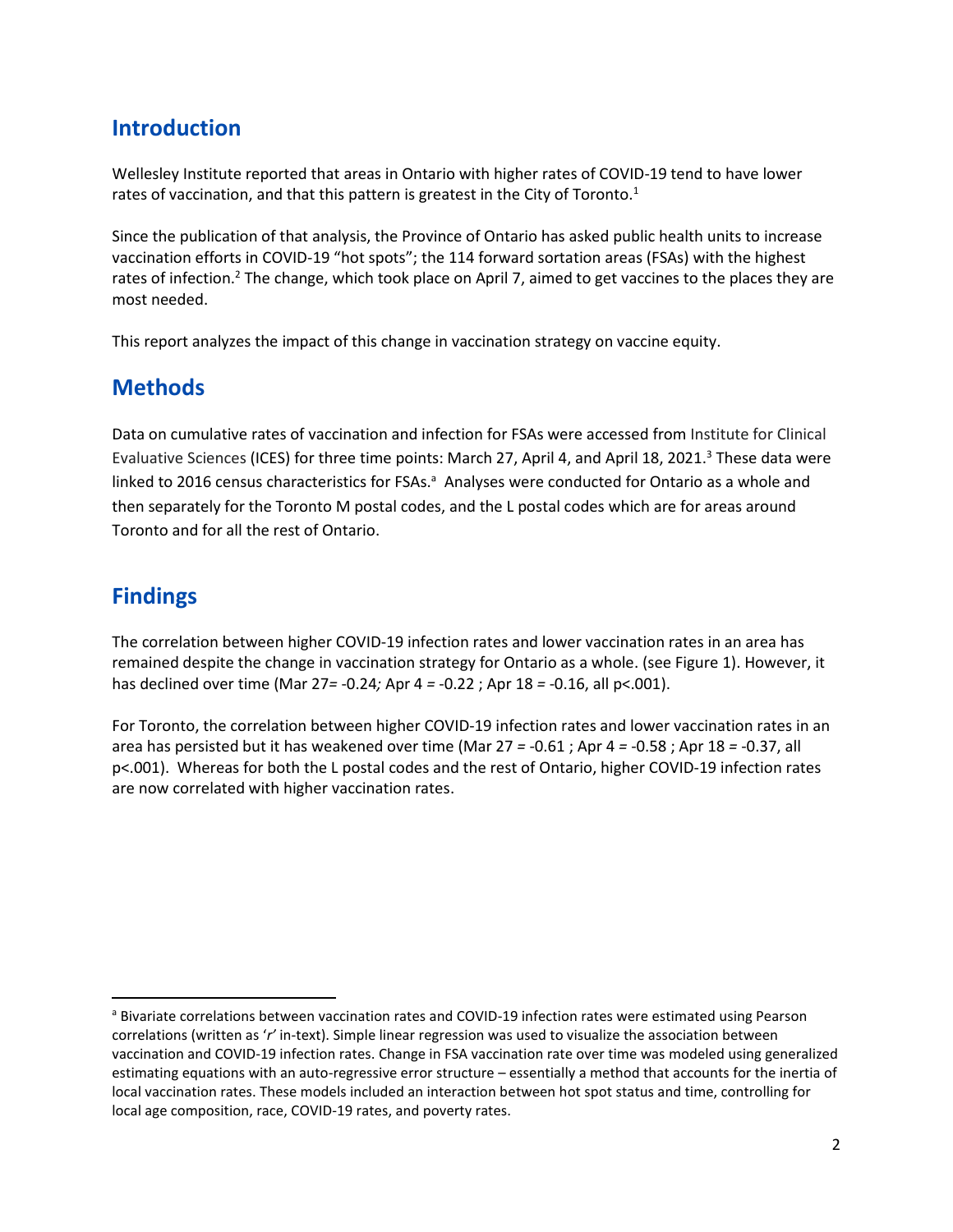

**Figure 1.** Vaccination rate by COVID-19 infection rate in Ontario, over time.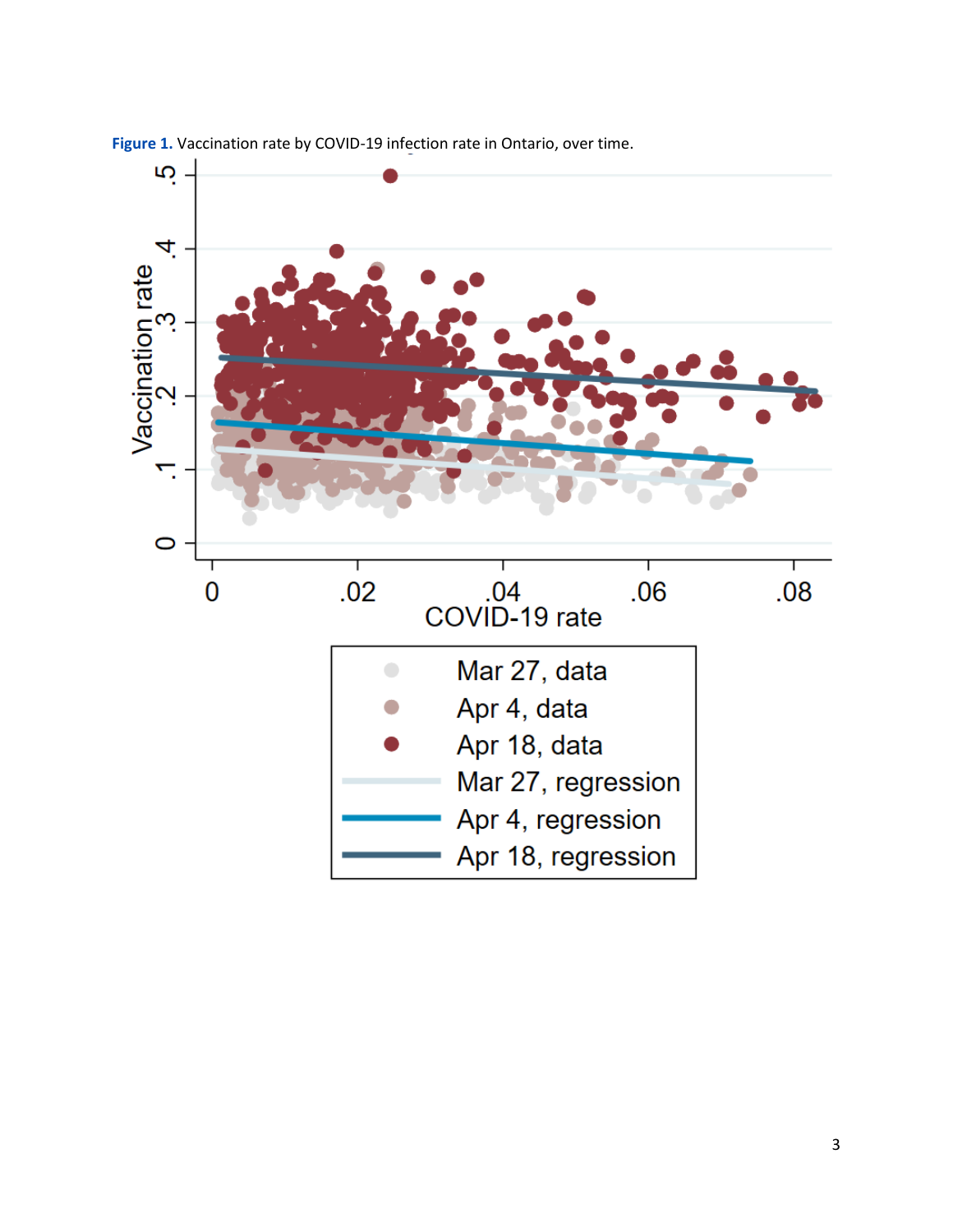



#### **Discussion**

This report provides evidence that the advice to focus on hot spots is promoting vaccination equity at an area level. Areas with higher COVID-19 rates in most of the province are now more likely to have higher vaccination rates and in Toronto the link between higher COVID-19 rates and lower vaccination rates in an area is decreasing. Overall, the strategy seems to be going in the right direction but there are two areas of caution.

First, we do not know what level of correlation between area COVID-19 levels and vaccination is optimal for the most effective and efficient strategy. Second, without individual-level data, we do not know whether the residents in greatest need, and at highest risk in hot spots, are the ones receiving the vaccine. The collection and analysis of socio-demographic data at an individual level for those who are getting the vaccine would help us better understand whether we are offering the most timely and equitable protection for people in Ontario.